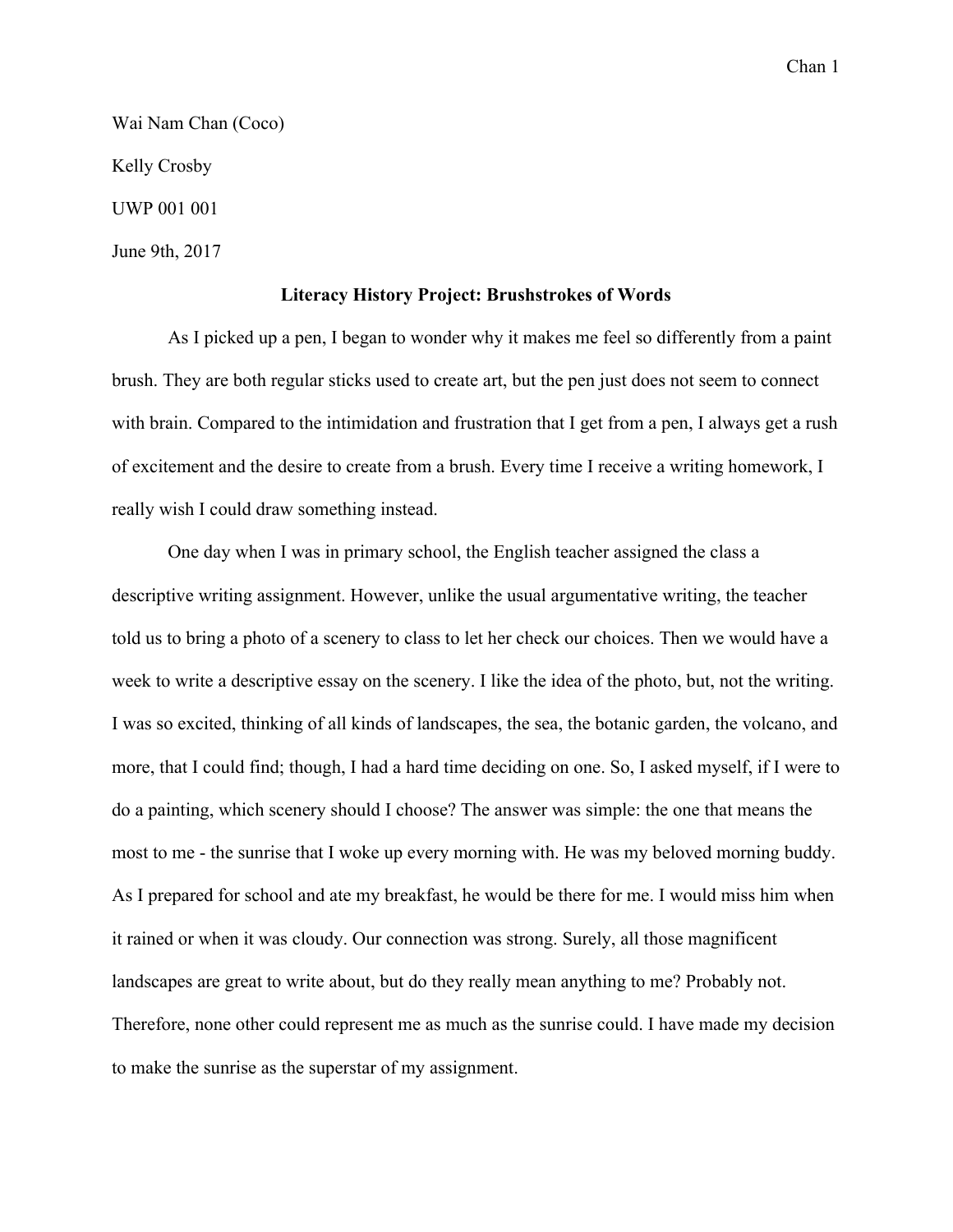Chan 2

I woke up earlier than usual, even before my buddy, so that I could take a good shot of him when he woke up. I hoped he did not mind. His woke was not spectacular, but dreamy and made me feel at home. I was bouncing and skipping to school holding this portrait of my buddy. The teacher checked our photos one by one. All of them had photos of breathtaking landscape sceneries, such as the great canyon, the coral reef, and famous architecture, including the Eiffel tower, and more. The teacher looked at my photo with a puzzled look and said "You might want to choose another photo. I don't think you can write a decent description with such a normal sunrise." I was furious. This was a direct insult to my dear friend. The sound "okay" barely blurted out from my puffing chest. Why would this sunrise be inadequate? In paintings, anything, even an apple, can become amazing through the magic of a brush. Can the pen be incapable of so? I believe in the magic of the pen, and I will prove this to the teacher.

Although I still felt uncomfortable about writing, I have decided to do whatever I could to make the teacher drop his jaws. I woke up in the dark every morning so I can record every detail of the sunrise, the colour, the wind movement, the clouds, the landscape… Every sentence in the essay was a brush stroke. Altogether made up a grand painting. I started writing "The sun slowly rises from the meadows and creates variety of colours in the sky." I felt that something was missing. This did not reflect the beauty of my morning buddy. If this did not move me, for sure it would not move the teacher, let alone his jaws. The physicality was not his only asset, the emotion that it conjures was what astounded me. Claude Monet uses unrealistic or impressionistic colours to recreate the atmosphere, which meant that I could also add figurative language in my writing to help me convey my feelings. I rewrote "The powdery hue of the colour gradient in the sky. Layers of soft pastel one after another. The sun rises diligently from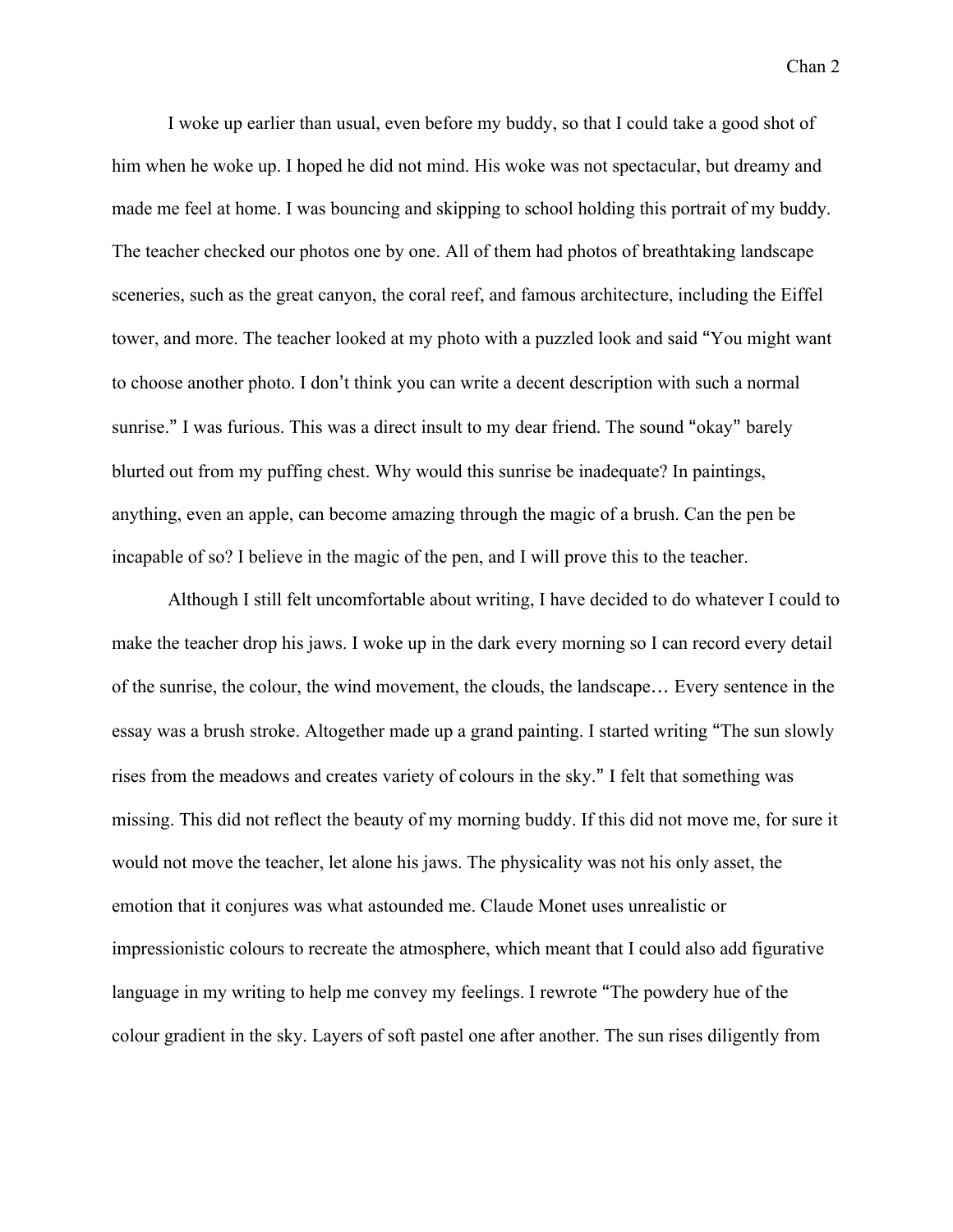Chan 3

the blanket of dark trees, stretches gently upwards into the air. Intensifying all the colours as if trying to catch my attention and say 'good morning'. The heartwarming sensation is like floating on a warm milk bath." I went on…

Long awaited due day. I was excited about my new writing style but also anxious if the teacher would like it. When the teacher handed back our essays, he came towards me and said, "Do you mind if I read your description to the whole class?" I did not know why at that moment. Was my essay that bad? Or was it really good? I did not even have the time to give a proper answer, the teacher already stood in front of the white boards and announced "I would like everyone to listen closely. This description, written by Coco, is very impressive. I would like all of you to learn from it." Like most kids, I could not stand listening to my own writing. So, I hurriedly volunteered to take the register to the office so my ears would not get even more flaming. Although it was totally embarrassing, I was proud and content. I stood outside the classroom and waited until the reading was finished. The teacher told me that he was sorry for doubting my photo, and that he really liked my poetic writing style. He even suggested to submit to a newspaper, but, unfortunately, he left the school before he could do so.

This was the first time that I treated writing as painting. I had never thought that I could transform my visual creativity into words. I genuinely enjoyed writing this descriptive writing. I could not wait to write or "paint" about another topic. I want to work on my writing skills just as how I want to improve my painting skills: the expression of ideas, the organisation, fulfilment of the purpose, etc. I must say I still love painting more than writing; however, I am no longer afraid of writing. Though I may not be a great writer, I learn to accept it and simply enjoy expressing myself through words. There is, in fact, not much of a difference between a pen and a